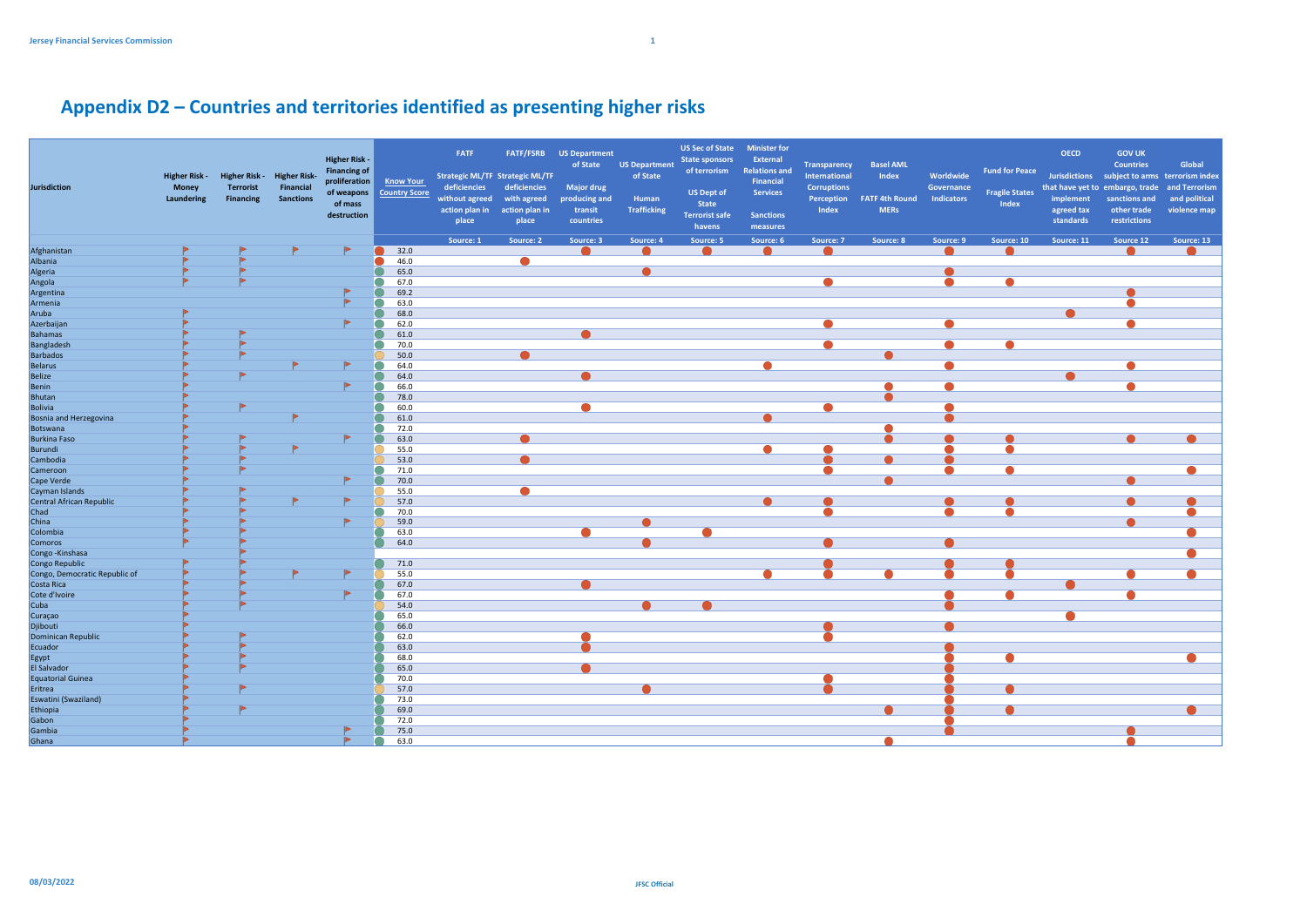| Jurisdiction                        | <b>Higher Risk</b><br><b>Money</b><br>Laundering | <b>Higher Risk</b><br><b>Terrorist</b><br><b>Financing</b> | <b>Higher Risk</b><br><b>Sanctions</b> | <b>Higher Risk</b><br>Proliferation<br><b>Financing</b> | <b>KnowYourCoun</b><br>try Score | FATF<br><b>Strategic ML/TF Strategic ML/TF</b><br>deficiencies<br>without agreed<br>action plan in<br>place | deficiencies<br>with agreed<br>action plan in<br>place | <b>FATF/FSRB</b> US Department<br>of State<br><b>Major drug</b><br>producing and<br>transit<br>countries | <b>US Department</b><br>of State<br>Human<br><b>Trafficking</b> | <b>State sponsors</b><br>of terrorism<br><b>US Dept of</b><br><b>State</b><br><b>Terrorist safe</b><br>havens | <b>Minister for</b><br>External<br><b>Relations and</b><br>Financial<br><b>Services</b><br><b>Sanctions</b><br>measures | <b>Transparency</b><br><b>International</b><br><b>Corruptions</b><br>Perception<br>Index | <b>Basel AML</b><br>Index<br><b>FATF 4th Round</b><br><b>MERs</b> | Worldwide<br>Governance<br>Indicators | <b>Fund for Peace</b><br><b>Fragile States</b><br>Index | <b>OECD</b><br><b>implement</b><br>agreed tax<br>standards | <b>GOV UK</b><br><b>Countries</b><br>Jurisdictions subject to arms terrorism index<br>that have yet to embargo, trade<br>sanctions and<br>other trade<br>restrictions | Global<br>and Terrorism<br>and political<br>violence map |
|-------------------------------------|--------------------------------------------------|------------------------------------------------------------|----------------------------------------|---------------------------------------------------------|----------------------------------|-------------------------------------------------------------------------------------------------------------|--------------------------------------------------------|----------------------------------------------------------------------------------------------------------|-----------------------------------------------------------------|---------------------------------------------------------------------------------------------------------------|-------------------------------------------------------------------------------------------------------------------------|------------------------------------------------------------------------------------------|-------------------------------------------------------------------|---------------------------------------|---------------------------------------------------------|------------------------------------------------------------|-----------------------------------------------------------------------------------------------------------------------------------------------------------------------|----------------------------------------------------------|
|                                     |                                                  |                                                            |                                        |                                                         |                                  | Source: 1                                                                                                   | Source: 2                                              | Source: 3                                                                                                | Source: 4                                                       | Source: 5                                                                                                     | Source: 6                                                                                                               | Source: 7                                                                                | Source: 8                                                         | Source: 9                             | Source: 10                                              | Source: 11                                                 | Source 12                                                                                                                                                             | Source: 13                                               |
| Grenada                             |                                                  |                                                            |                                        |                                                         | 70.0                             |                                                                                                             |                                                        |                                                                                                          |                                                                 |                                                                                                               |                                                                                                                         |                                                                                          |                                                                   |                                       |                                                         |                                                            |                                                                                                                                                                       |                                                          |
| Guatemala                           |                                                  |                                                            |                                        |                                                         | 65.0                             |                                                                                                             |                                                        |                                                                                                          |                                                                 |                                                                                                               |                                                                                                                         |                                                                                          |                                                                   |                                       |                                                         |                                                            |                                                                                                                                                                       |                                                          |
| Guinea                              |                                                  |                                                            |                                        |                                                         | 62.0                             |                                                                                                             |                                                        |                                                                                                          |                                                                 |                                                                                                               |                                                                                                                         |                                                                                          |                                                                   |                                       |                                                         |                                                            |                                                                                                                                                                       |                                                          |
| Guinea Bissau                       |                                                  |                                                            |                                        |                                                         | 48.0                             |                                                                                                             |                                                        |                                                                                                          |                                                                 |                                                                                                               |                                                                                                                         |                                                                                          |                                                                   |                                       |                                                         |                                                            |                                                                                                                                                                       |                                                          |
| Haiti                               |                                                  |                                                            |                                        |                                                         | 36.0                             |                                                                                                             |                                                        |                                                                                                          |                                                                 |                                                                                                               |                                                                                                                         |                                                                                          |                                                                   |                                       |                                                         |                                                            |                                                                                                                                                                       |                                                          |
| Hong Kong                           |                                                  |                                                            |                                        |                                                         | 67.0                             |                                                                                                             |                                                        |                                                                                                          |                                                                 |                                                                                                               |                                                                                                                         |                                                                                          |                                                                   |                                       |                                                         |                                                            |                                                                                                                                                                       |                                                          |
| Honduras                            |                                                  |                                                            |                                        |                                                         | 64.0                             |                                                                                                             |                                                        |                                                                                                          |                                                                 |                                                                                                               |                                                                                                                         |                                                                                          |                                                                   |                                       |                                                         |                                                            |                                                                                                                                                                       |                                                          |
| India                               |                                                  |                                                            |                                        |                                                         | 66.0                             |                                                                                                             |                                                        |                                                                                                          |                                                                 |                                                                                                               |                                                                                                                         |                                                                                          |                                                                   |                                       |                                                         |                                                            |                                                                                                                                                                       |                                                          |
| Iran                                |                                                  |                                                            |                                        |                                                         | 18.0                             |                                                                                                             |                                                        |                                                                                                          |                                                                 |                                                                                                               |                                                                                                                         |                                                                                          |                                                                   |                                       |                                                         |                                                            |                                                                                                                                                                       |                                                          |
| Iraq                                |                                                  |                                                            |                                        |                                                         | 44.0                             |                                                                                                             |                                                        |                                                                                                          |                                                                 |                                                                                                               |                                                                                                                         |                                                                                          |                                                                   |                                       |                                                         |                                                            |                                                                                                                                                                       |                                                          |
| Israel                              |                                                  |                                                            |                                        |                                                         | 68.0                             |                                                                                                             |                                                        |                                                                                                          |                                                                 |                                                                                                               |                                                                                                                         |                                                                                          |                                                                   |                                       |                                                         |                                                            |                                                                                                                                                                       |                                                          |
| Jamaica                             |                                                  |                                                            |                                        |                                                         | 50.0                             |                                                                                                             |                                                        |                                                                                                          |                                                                 |                                                                                                               |                                                                                                                         |                                                                                          |                                                                   |                                       |                                                         |                                                            |                                                                                                                                                                       |                                                          |
| Jordan                              |                                                  |                                                            |                                        |                                                         | 55.0                             |                                                                                                             |                                                        |                                                                                                          |                                                                 |                                                                                                               |                                                                                                                         |                                                                                          |                                                                   |                                       |                                                         |                                                            |                                                                                                                                                                       |                                                          |
| Kenya                               |                                                  |                                                            |                                        |                                                         | 62.0                             |                                                                                                             |                                                        |                                                                                                          |                                                                 |                                                                                                               |                                                                                                                         |                                                                                          |                                                                   |                                       |                                                         |                                                            |                                                                                                                                                                       |                                                          |
| Korea (North)                       |                                                  |                                                            |                                        |                                                         | 21.0                             |                                                                                                             |                                                        |                                                                                                          |                                                                 |                                                                                                               |                                                                                                                         |                                                                                          |                                                                   |                                       |                                                         |                                                            |                                                                                                                                                                       |                                                          |
| Kosovo                              |                                                  |                                                            |                                        |                                                         | 55.0                             |                                                                                                             |                                                        |                                                                                                          |                                                                 |                                                                                                               |                                                                                                                         |                                                                                          |                                                                   |                                       |                                                         |                                                            |                                                                                                                                                                       |                                                          |
| Kuwait                              |                                                  |                                                            |                                        |                                                         | 73.0                             |                                                                                                             |                                                        |                                                                                                          |                                                                 |                                                                                                               |                                                                                                                         |                                                                                          |                                                                   |                                       |                                                         |                                                            |                                                                                                                                                                       |                                                          |
| <b>Kyrgyz Republic</b>              |                                                  |                                                            |                                        |                                                         | 66.0                             |                                                                                                             |                                                        |                                                                                                          |                                                                 |                                                                                                               |                                                                                                                         |                                                                                          |                                                                   |                                       |                                                         |                                                            |                                                                                                                                                                       |                                                          |
| Lao PDR (Laos)                      |                                                  |                                                            |                                        |                                                         | 59.0                             |                                                                                                             |                                                        |                                                                                                          |                                                                 |                                                                                                               |                                                                                                                         |                                                                                          |                                                                   |                                       |                                                         |                                                            |                                                                                                                                                                       |                                                          |
| Lebanon                             |                                                  |                                                            |                                        |                                                         | 46.0                             |                                                                                                             |                                                        |                                                                                                          |                                                                 |                                                                                                               |                                                                                                                         |                                                                                          |                                                                   |                                       |                                                         |                                                            |                                                                                                                                                                       |                                                          |
| Lesotho                             |                                                  |                                                            |                                        |                                                         | 75.0                             |                                                                                                             |                                                        |                                                                                                          |                                                                 |                                                                                                               |                                                                                                                         |                                                                                          |                                                                   |                                       |                                                         |                                                            |                                                                                                                                                                       |                                                          |
| Liberia                             |                                                  |                                                            |                                        |                                                         | 56.0                             |                                                                                                             |                                                        |                                                                                                          |                                                                 |                                                                                                               |                                                                                                                         |                                                                                          |                                                                   |                                       |                                                         |                                                            |                                                                                                                                                                       |                                                          |
| Libya                               |                                                  |                                                            |                                        |                                                         | 45.0                             |                                                                                                             |                                                        |                                                                                                          |                                                                 |                                                                                                               |                                                                                                                         |                                                                                          |                                                                   |                                       |                                                         |                                                            |                                                                                                                                                                       |                                                          |
| Macau (China)<br>Madagascar         |                                                  |                                                            |                                        |                                                         |                                  |                                                                                                             |                                                        |                                                                                                          |                                                                 |                                                                                                               |                                                                                                                         |                                                                                          |                                                                   |                                       |                                                         |                                                            |                                                                                                                                                                       |                                                          |
|                                     |                                                  |                                                            |                                        |                                                         | $\bullet$<br>73.0<br>◠           |                                                                                                             |                                                        |                                                                                                          |                                                                 |                                                                                                               |                                                                                                                         |                                                                                          |                                                                   |                                       |                                                         |                                                            |                                                                                                                                                                       |                                                          |
| Malawi                              |                                                  |                                                            |                                        |                                                         | 77.0                             |                                                                                                             |                                                        |                                                                                                          |                                                                 |                                                                                                               |                                                                                                                         |                                                                                          |                                                                   |                                       |                                                         |                                                            |                                                                                                                                                                       |                                                          |
| Malaysia                            |                                                  |                                                            |                                        |                                                         | 65.0<br>e                        |                                                                                                             |                                                        |                                                                                                          |                                                                 |                                                                                                               |                                                                                                                         |                                                                                          |                                                                   |                                       |                                                         |                                                            |                                                                                                                                                                       |                                                          |
| Mali<br>Mali<br>Malta<br>Mauritania |                                                  |                                                            |                                        |                                                         | 45.0                             |                                                                                                             |                                                        |                                                                                                          |                                                                 |                                                                                                               |                                                                                                                         |                                                                                          |                                                                   |                                       |                                                         |                                                            |                                                                                                                                                                       |                                                          |
|                                     |                                                  |                                                            |                                        |                                                         | 64.0                             |                                                                                                             |                                                        |                                                                                                          |                                                                 |                                                                                                               |                                                                                                                         |                                                                                          |                                                                   |                                       |                                                         |                                                            |                                                                                                                                                                       |                                                          |
| Mexico                              |                                                  |                                                            |                                        |                                                         | 75.0                             |                                                                                                             |                                                        |                                                                                                          |                                                                 |                                                                                                               |                                                                                                                         |                                                                                          |                                                                   |                                       |                                                         |                                                            |                                                                                                                                                                       |                                                          |
|                                     |                                                  |                                                            |                                        |                                                         | 65.0<br>64.0                     |                                                                                                             |                                                        |                                                                                                          |                                                                 |                                                                                                               |                                                                                                                         |                                                                                          |                                                                   |                                       |                                                         |                                                            |                                                                                                                                                                       |                                                          |
| Moldova                             |                                                  |                                                            |                                        |                                                         | 78.0                             |                                                                                                             |                                                        |                                                                                                          |                                                                 |                                                                                                               |                                                                                                                         |                                                                                          |                                                                   |                                       |                                                         |                                                            |                                                                                                                                                                       |                                                          |
| Mongolia<br>Montenegro              |                                                  |                                                            |                                        |                                                         | 66.0                             |                                                                                                             |                                                        |                                                                                                          |                                                                 |                                                                                                               |                                                                                                                         |                                                                                          |                                                                   |                                       |                                                         |                                                            |                                                                                                                                                                       |                                                          |
| Morocco                             |                                                  |                                                            |                                        |                                                         | 50.0                             |                                                                                                             |                                                        |                                                                                                          |                                                                 |                                                                                                               |                                                                                                                         |                                                                                          |                                                                   |                                       |                                                         |                                                            |                                                                                                                                                                       |                                                          |
| Mozambique                          |                                                  |                                                            |                                        |                                                         | 63.0                             |                                                                                                             |                                                        |                                                                                                          |                                                                 |                                                                                                               |                                                                                                                         |                                                                                          |                                                                   |                                       |                                                         |                                                            |                                                                                                                                                                       |                                                          |
| Myanmar (Burma)                     |                                                  |                                                            |                                        |                                                         |                                  |                                                                                                             |                                                        |                                                                                                          |                                                                 |                                                                                                               |                                                                                                                         |                                                                                          |                                                                   |                                       |                                                         |                                                            |                                                                                                                                                                       |                                                          |
| Nepal                               |                                                  |                                                            |                                        |                                                         | 73.0<br>n                        |                                                                                                             |                                                        |                                                                                                          |                                                                 |                                                                                                               |                                                                                                                         |                                                                                          |                                                                   |                                       |                                                         |                                                            |                                                                                                                                                                       |                                                          |
| Nicaragua                           |                                                  |                                                            |                                        |                                                         | 38.0                             |                                                                                                             |                                                        |                                                                                                          |                                                                 |                                                                                                               |                                                                                                                         |                                                                                          |                                                                   |                                       |                                                         |                                                            |                                                                                                                                                                       |                                                          |
| Niger                               |                                                  |                                                            |                                        |                                                         | ◠<br>76.0                        |                                                                                                             |                                                        |                                                                                                          |                                                                 |                                                                                                               |                                                                                                                         |                                                                                          |                                                                   |                                       |                                                         |                                                            |                                                                                                                                                                       | $\bullet$                                                |
| Nigeria                             |                                                  |                                                            |                                        |                                                         | 63.0                             |                                                                                                             |                                                        |                                                                                                          |                                                                 |                                                                                                               |                                                                                                                         |                                                                                          |                                                                   |                                       |                                                         |                                                            |                                                                                                                                                                       |                                                          |
| North Sinai (Egypt)                 |                                                  |                                                            |                                        |                                                         |                                  |                                                                                                             |                                                        |                                                                                                          |                                                                 |                                                                                                               |                                                                                                                         |                                                                                          |                                                                   |                                       |                                                         |                                                            |                                                                                                                                                                       |                                                          |
| Pakistan                            |                                                  |                                                            |                                        |                                                         | $\bullet$<br>45.0                |                                                                                                             |                                                        |                                                                                                          |                                                                 |                                                                                                               |                                                                                                                         |                                                                                          |                                                                   |                                       |                                                         |                                                            |                                                                                                                                                                       |                                                          |
| Palestine                           |                                                  |                                                            |                                        |                                                         |                                  |                                                                                                             |                                                        |                                                                                                          |                                                                 |                                                                                                               |                                                                                                                         |                                                                                          |                                                                   |                                       |                                                         |                                                            |                                                                                                                                                                       |                                                          |
| Panama                              |                                                  |                                                            |                                        |                                                         | 44.0                             |                                                                                                             |                                                        |                                                                                                          |                                                                 |                                                                                                               |                                                                                                                         |                                                                                          |                                                                   |                                       |                                                         |                                                            |                                                                                                                                                                       |                                                          |
| Papua New Guinea                    |                                                  |                                                            |                                        |                                                         | 72.0                             |                                                                                                             |                                                        |                                                                                                          |                                                                 |                                                                                                               |                                                                                                                         |                                                                                          |                                                                   |                                       |                                                         |                                                            |                                                                                                                                                                       |                                                          |
| Paraguay                            |                                                  |                                                            |                                        |                                                         | 62.0                             |                                                                                                             |                                                        |                                                                                                          |                                                                 |                                                                                                               |                                                                                                                         |                                                                                          |                                                                   |                                       |                                                         |                                                            |                                                                                                                                                                       |                                                          |
| Peru                                |                                                  |                                                            |                                        |                                                         | 67.0                             |                                                                                                             |                                                        |                                                                                                          |                                                                 |                                                                                                               |                                                                                                                         |                                                                                          |                                                                   |                                       |                                                         |                                                            |                                                                                                                                                                       |                                                          |